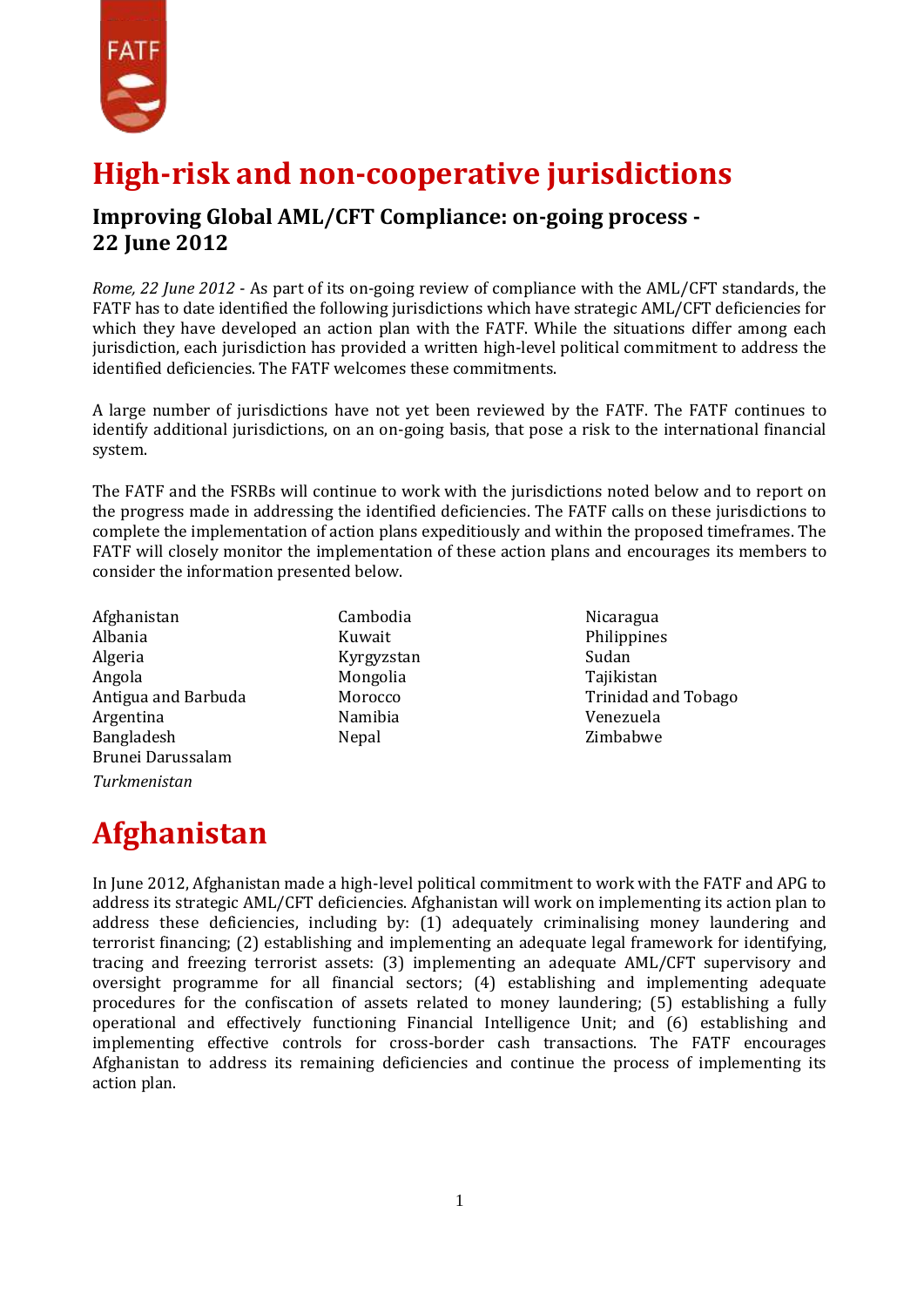

## **Albania**

In June 2012, Albania made a high-level political commitment to work with the FATF and MONEYVAL to address its strategic AML/CFT deficiencies. Albania has taken steps towards improving its AML/CFT regime. However, the FATF has determined that strategic AML/CFT deficiencies remain. Albania will work on implementing its action plan to address these deficiencies, including by: (1) implementing adequate customer due diligence provisions; (2) establishing and implementing an adequate legal framework for identifying, tracing and freezing terrorist assets; and (3) enhancing the framework for international co-operation related to terrorist financing. The FATF encourages Albania to address its remaining deficiencies and continue the process of implementing its action plan.

# **Algeria**

In October 2011, Algeria made a high-level political commitment to work with the FATF and MENAFATF to address its strategic AML/CFT deficiencies. The FATF has concerns that strategic AML/CFT deficiencies remain and, therefore, further engagement with Algeria is needed to clarify whether these deficiencies have been addressed. Algeria should continue to work on implementing its action plan, including by: (1) adequately criminalising terrorist financing; (2) establishing and implementing an adequate legal framework for identifying, tracing and freezing terrorist assets; (3) improving and broadening customer due diligence measures; and (4) ensuring a fully operational and effectively functioning Financial Intelligence Unit (FIU). The FATF encourages Algeria to address its deficiencies and continue the process of implementing its action plan.

## **Angola**

In June 2010, Angola made a high-level political commitment to work with the FATF to address its strategic AML/CFT deficiencies. Since February 2012, Angola has taken steps towards improving its AML/CFT regime, including by issuing customer due diligence regulations. However, the FATF has determined that certain strategic AML/CFT deficiencies remain. Angola should continue to work on implementing its action plan to address these deficiencies, including by: (1) adequately criminalising money laundering and terrorist financing; (2) ensuring a fully operational and effectively functioning Financial Intelligence Unit; and (3) establishing and implementing an adequate legal framework to identify and freeze terrorist assets without delay. The FATF encourages Angola to address its remaining deficiencies and continue the process of implementing its action plan.

## **Antigua and Barbuda**

In February 2010, Antigua and Barbuda made a high-level political commitment to work with the FATF and CFATF to address its strategic AML/CFT deficiencies. The FATF has determined that certain strategic AML/CFT deficiencies remain. Antigua and Barbuda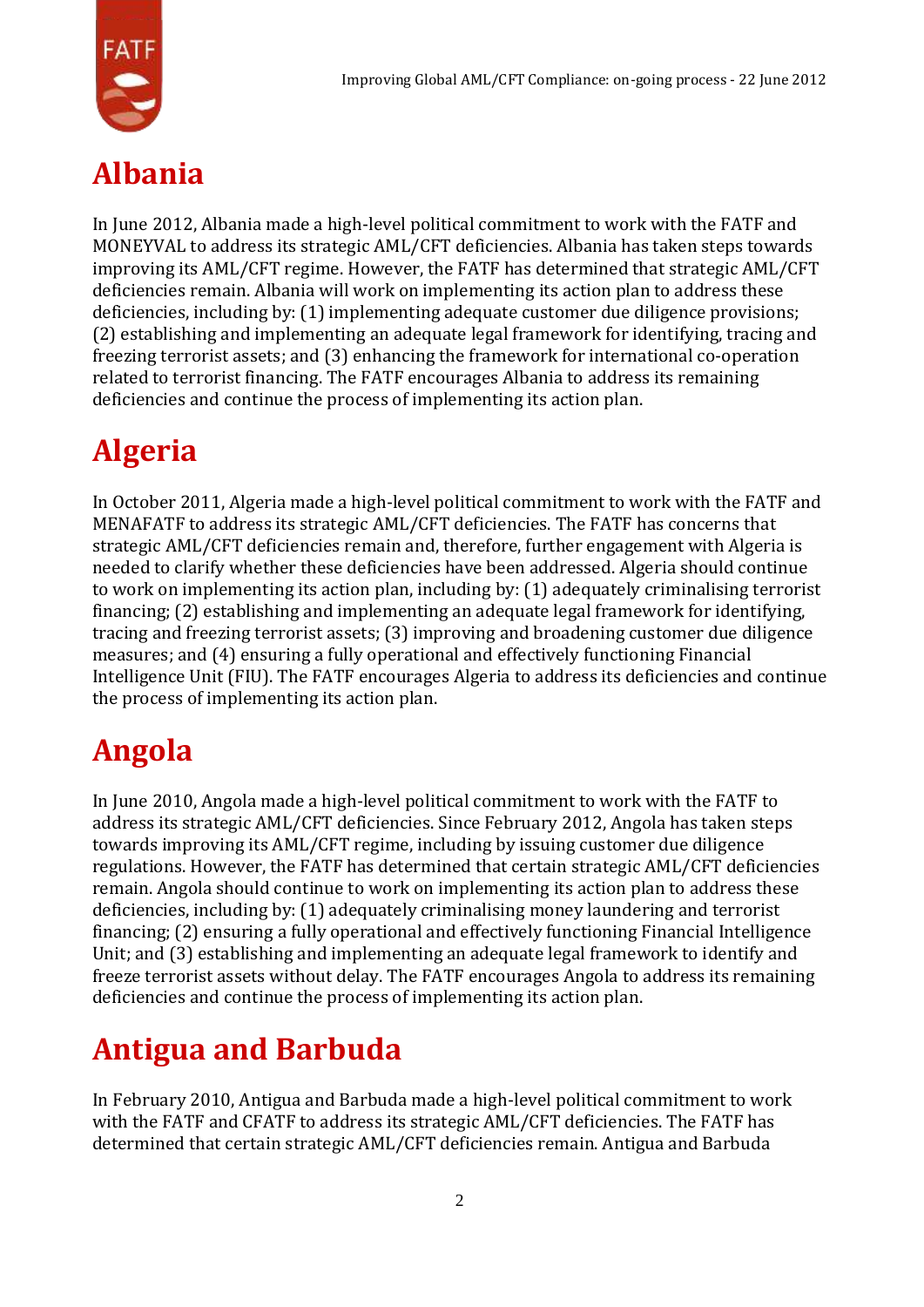

should continue to work on implementing its action plan to address these deficiencies, including by continuing to improve the overall supervisory framework and to work with the Organisation of Eastern Caribbean States to this end. The FATF encourages Antigua and Barbuda to address its remaining deficiencies and continue the process of implementing its action plan.

## **Argentina**

In June 2011, Argentina made a high-level political commitment to work with the FATF to address its strategic AML/CFT deficiencies. Since February 2012, Argentina has taken substantial steps towards improving its AML/CFT regime, including by issuing a Presidential Decree creating a framework for freezing terrorist-related assets and issuing further FIU resolutions to reporting parties. However, the FATF has determined that certain strategic AML/CFT deficiencies remain. Argentina should continue to work on implementing its action plan to address these deficiencies, including by: (1) addressing the remaining deficiencies with regard to the criminalisation of money laundering; (2) further improving procedures for the confiscation of funds related to money laundering and freezing terrorist assets; (3) enhancing financial transparency; (4) ensuring a fully operational and effectively functioning Financial Intelligence Unit and improving suspicious transaction reporting requirements; (5) further enhancing the AML/CFT supervisory programme for all financial sectors; (6) further improving and broadening customer due diligence measures; and (7) establishing appropriate channels for international co-operation and ensuring effective implementation. The FATF encourages Argentina to address its remaining deficiencies and continue the process of implementing its action plan.

## **Bangladesh**

In October 2010, Bangladesh made a high-level political commitment to work with the FATF and APG to address its strategic AML/CFT deficiencies. Since February 2012, Bangladesh has taken steps towards improving its AML/CFT regime, including by enacting a Mutual Legal Assistance Act. However, the FATF has determined that certain strategic AML/CFT deficiencies remain. Bangladesh should continue to work on implementing its action plan to address these deficiencies, including by: (1) adequately criminalising terrorist financing; (2) establishing and implementing adequate procedures to identify and freeze terrorist assets; (3) ensuring a fully operational and effectively functioning Financial Intelligence Unit; (4) improving international co-operation; and (5) issuing guidance to capital markets intermediaries to ensure their AML/CFT obligations are complied with. The FATF encourages Bangladesh to address its remaining deficiencies and continue the process of implementing its action plan.

## **Brunei Darussalam**

In June 2011, Brunei Darussalam made a high-level political commitment to work with the FATF and APG to address its strategic AML/CFT deficiencies. Since February 2012, Brunei Darussalam has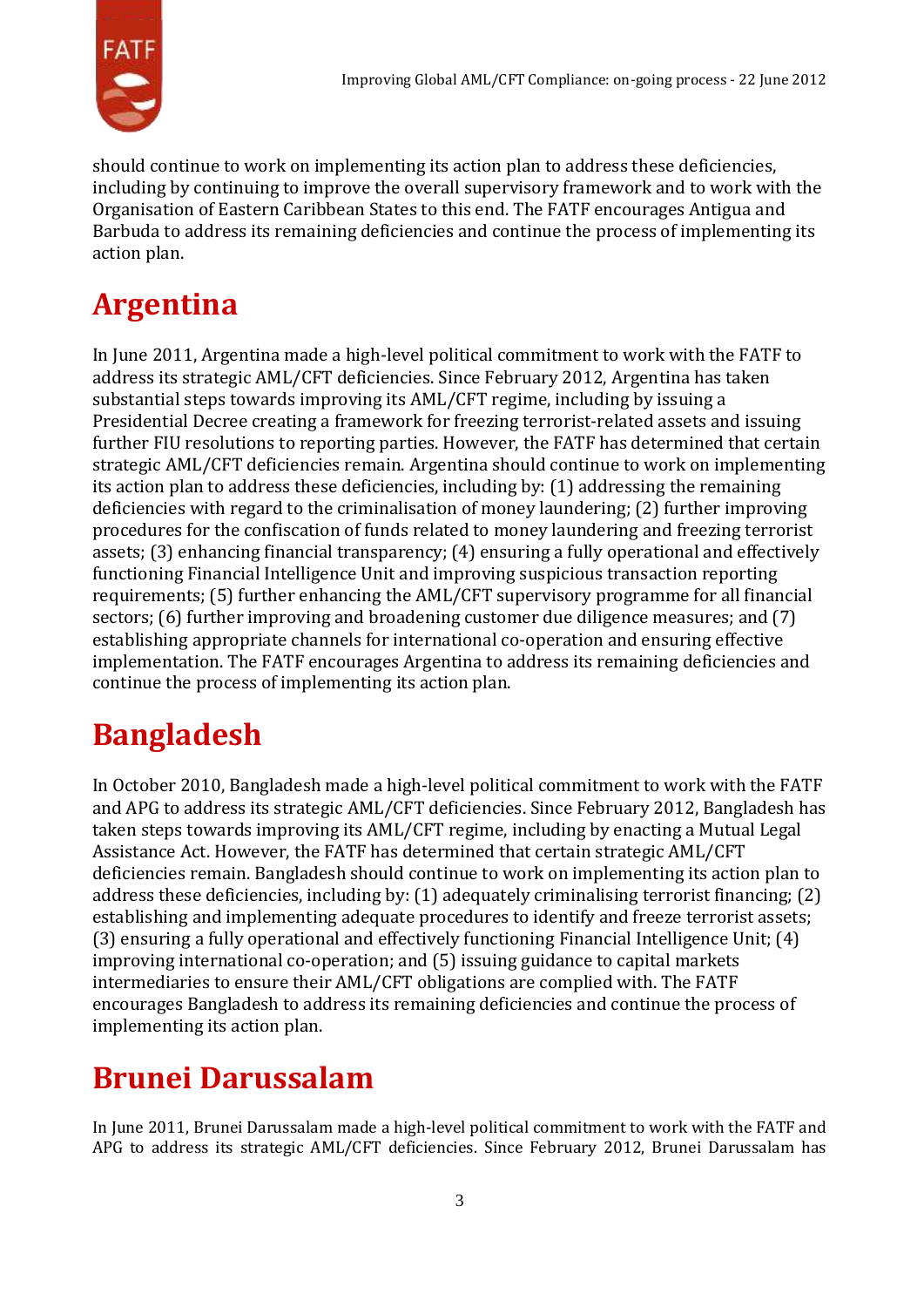

taken steps towards improving its AML/CFT regime, including by issuing the Criminal Asset Recovery Order, 2012 and the Anti-Terrorism Order (Amendment) Order, 2012. However, the FATF has determined that certain strategic AML/CFT deficiencies remain. Brunei Darussalam should continue to work on implementing its action plan to address these deficiencies, including by: (1) establishing and implementing adequate procedures to identify and freeze terrorist assets; (2) ensuring a fully operational and effectively functioning Financial Intelligence Unit; and (3) enacting and implementing appropriate mutual legal assistance legislation. The FATF encourages Brunei Darussalam to address its remaining deficiencies and continue the process of implementing its action plan.

## **Cambodia**

In June 2011, Cambodia made a high-level political commitment to work with the FATF and APG to address its strategic AML/CFT deficiencies. The FATF has determined that certain strategic AML/CFT deficiencies remain. Cambodia should continue to work on implementing its action plan to address these deficiencies, including by: (1) adequately criminalising money laundering and terrorist financing; (2) establishing and implementing adequate procedures to identify and freeze terrorist assets; (3) establishing and implementing adequate procedures for the confiscation of funds related to money laundering; (4) ensuring a fully operational and effectively functioning Financial Intelligence Unit; and (5) establishing and implementing effective controls for cross-border cash transactions. The FATF encourages Cambodia to address its remaining deficiencies and continue the process of implementing its action plan.

#### **Kuwait**

In June 2012, Kuwait made a high-level political commitment to work with the FATF and MENAFATF to address its strategic AML/CFT deficiencies. Kuwait will work on implementing its action plan to address these deficiencies, including by: (1) adequately criminalising terrorist financing; (2) implementing the 1999 International Convention for the Suppression of Financing of Terrorism; (3) establishing and implementing adequate procedures to identify and freeze terrorist assets; (4) ensuring that appropriate laws and procedures are in place to provide mutual legal assistance; (5) establishing effective customer due diligence measures; (6) ensuring a fully operational and effectively functioning Financial Intelligence Unit (FIU), in particular addressing the operational autonomy of the FIU; and (7) ensuring that financial institutions are aware of and comply with their obligations to file suspicious transaction reports in relation to money laundering and terrorist financing. The FATF encourages Kuwait to address its remaining deficiencies and continue the process of implementing its action plan.

## **Kyrgyzstan**

In October 2011, Kyrgyzstan made a high-level political commitment to work with the FATF and EAG to address its strategic AML/CFT deficiencies. Since February 2012, Kyrgyzstan has taken steps towards improving its AML/CFT regime, including by establishing an AML/CFT Commission. However, the FATF has determined that certain strategic AML/CFT deficiencies remain. Kyrgyzstan should continue to work on implementing its action plan to address these deficiencies, including by: (1) adequately criminalising money laundering and terrorist financing; (2) establishing and implementing an adequate legal framework for identifying, tracing and freezing terrorist assets; (3)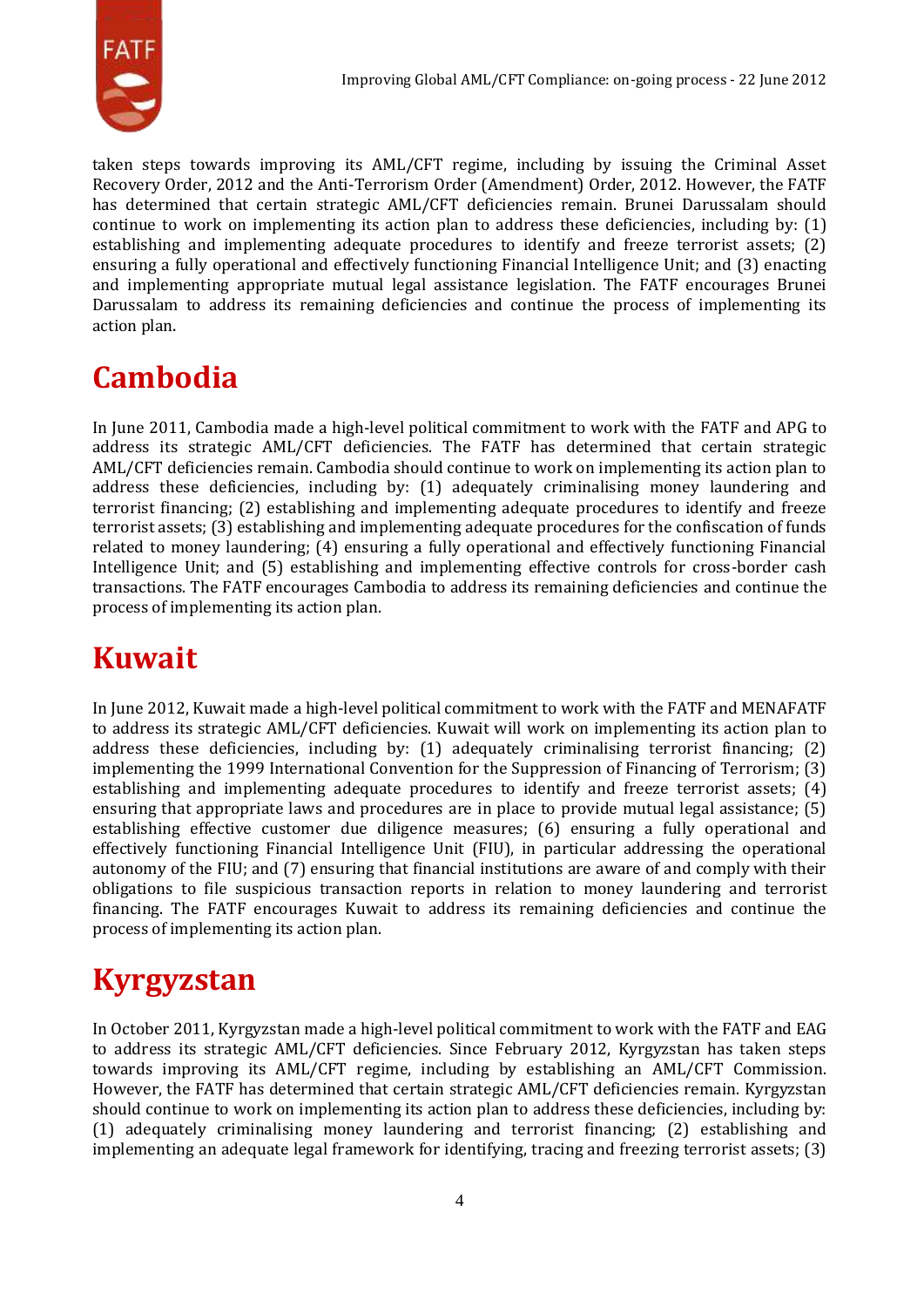

establishing and implementing adequate measures for the confiscation of funds related to money laundering; (4) establishing effective customer due diligence measures for all financial institutions; and (5) implementing an adequate and effective AML/CFT supervisory programme for all financial sectors. The FATF encourages Kyrgyzstan to address its deficiencies and continue the process of implementing its action plan, specifically enacting the necessary AML/CFT amendments.

## **Mongolia**

In June 2011, Mongolia made a high-level political commitment to work with the FATF and APG to address its strategic AML/CFT deficiencies. Since February 2012, Mongolia has taken steps towards improving its AML/CFT regime, including by strengthening operational coordination between the FIU and law enforcement. However, the FATF has determined that strategic AML/CFT deficiencies remain. Mongolia should continue to work on implementing its action plan to address these deficiencies, including by: (1) adequately criminalising money laundering and terrorist financing; (2) establishing and implementing adequate procedures to identify and freeze terrorist assets; (3) establishing adequate procedures for the confiscation of funds related to money laundering; (4) establishing suspicious transaction reporting requirements; and (5) demonstrating effective regulation of money service providers. The FATF encourages Mongolia to address its remaining deficiencies and continue the process of implementing its action plan.

## **Morocco**

In February 2010, Morocco made a high-level political commitment to work with the FATF and MENAFATF to address its strategic AML/CFT deficiencies. Since then, Morocco has demonstrated progress in improving its AML/CFT regime, including by adopting amendments to extend the scope of the money laundering and terrorist financing offences, to broaden customer due diligence requirements and taking steps to operationalise the Financial Intelligence Unit. However, the FATF has determined that certain strategic AML/CFT deficiencies remain. Morocco should continue to work on implementing its action plan to address these deficiencies, including by adequately criminalising terrorist financing.

## **Namibia**

In June 2011, Namibia made a high-level political commitment to work with the FATF and ESAAMLG to address its strategic AML/CFT deficiencies. Namibia has taken steps towards improving its AML/CFT regime, including ratifying the International Convention for the Suppression of Financing of Terrorism. However, the FATF has determined that certain strategic AML/CFT deficiencies remain. Namibia should continue to work on implementing its action plan to address these deficiencies, including by: (1) adequately criminalising terrorist financing; (2) establishing and implementing adequate procedures to identify and freeze terrorist assets; (3) implementing an adequate AML/CFT supervisory programme with sufficient powers; (4) ensuring a fully operational and effectively functioning Financial Intelligence Unit (FIU), in particular addressing the operational autonomy of the FIU; and (5) implementing effective, proportionate and dissuasive sanctions in order to deal with non-compliance with the national AML/CFT requirements. The FATF encourages Namibia to address its remaining deficiencies and continue the process of implementing its action plan.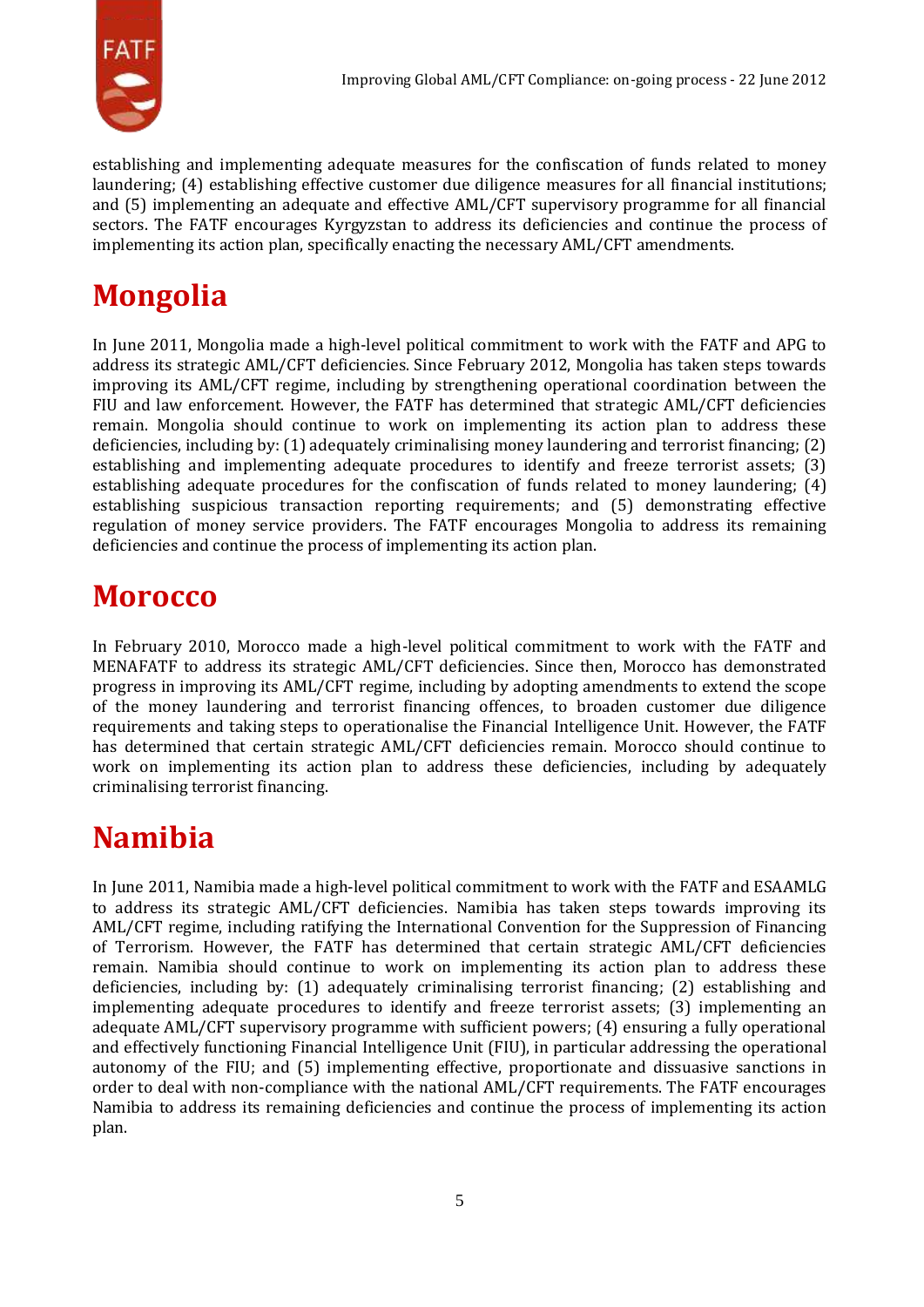

#### **Nepal**

In February 2010, Nepal made a high-level political commitment to work with the FATF and APG to address its strategic AML/CFT deficiencies. Since February 2012, Nepal enacted Mutual Legal Assistance and Extradition Ordinances and issued directives related to the freezing of terrorist assets and to financial institutions on customer due diligence. However, the FATF has determined that certain strategic AML/CFT deficiencies remain. Nepal should continue to work on implementing its action plan to address these deficiencies, including by: (1) adequately criminalising money laundering and terrorist financing; (2) establishing and implementing adequate procedures to identify and freeze terrorist assets; (3) implementing adequate procedures for the confiscation of funds related to money laundering; (4) enacting and implementing appropriate mutual legal assistance legislation; (5) ensuring a fully operational and effectively functioning Financial Intelligence Unit; and (6) establishing adequate STR reporting obligations for ML and FT. The FATF encourages Nepal to address its remaining deficiencies and continue the process of implementing its action plan.

#### **Nicaragua**

In June 2011, Nicaragua made a high-level political commitment to work with the FATF and CFATF to address its strategic AML/CFT deficiencies. However, the FATF has determined that certain strategic AML/CFT deficiencies remain. Nicaragua should continue to work on implementing its action plan to address these deficiencies, including by: (1) establishing effective customer due diligence measures and record-keeping requirements, in particular entities not currently regulated by the supervisory authority; (2) establishing adequate STR reporting obligations for ML and FT; (3) implementing an adequate AML/CFT supervisory programme for all financial sectors; (4) ensuring a fully operational and effectively functioning Financial Intelligence Unit; and (5) establishing adequate procedures for identifying and freezing terrorist assets. The FATF encourages Nicaragua to address its remaining deficiencies, to continue the process of implementing its action plan.

## **Philippines**

In October 2010, the Philippines made a high-level political commitment to work with the FATF and APG to address its strategic AML/CFT deficiencies. Since February 2012, the Philippines has taken significant steps to improve its AML/CFT system, including by enacting one of the amendments to the AML Act and enacting a CFT Law. However, the FATF has determined that certain strategic AML/CFT deficiencies remain. The Philippines should continue to work on implementing its action plan to address these deficiencies, including by: (1) taking additional measures to adequately criminalise money laundering; (2) ensuring adequate procedures to identify and freeze terrorist assets and further expanding provisions regarding confiscation of funds related to money laundering; and (3) extending coverage of reporting entities. The FATF encourages the Philippines to address its remaining deficiencies and continue the process of implementing its action plan. In particular, the FATF strongly encourages the Philippines to enact the pending legislative amendment on AML.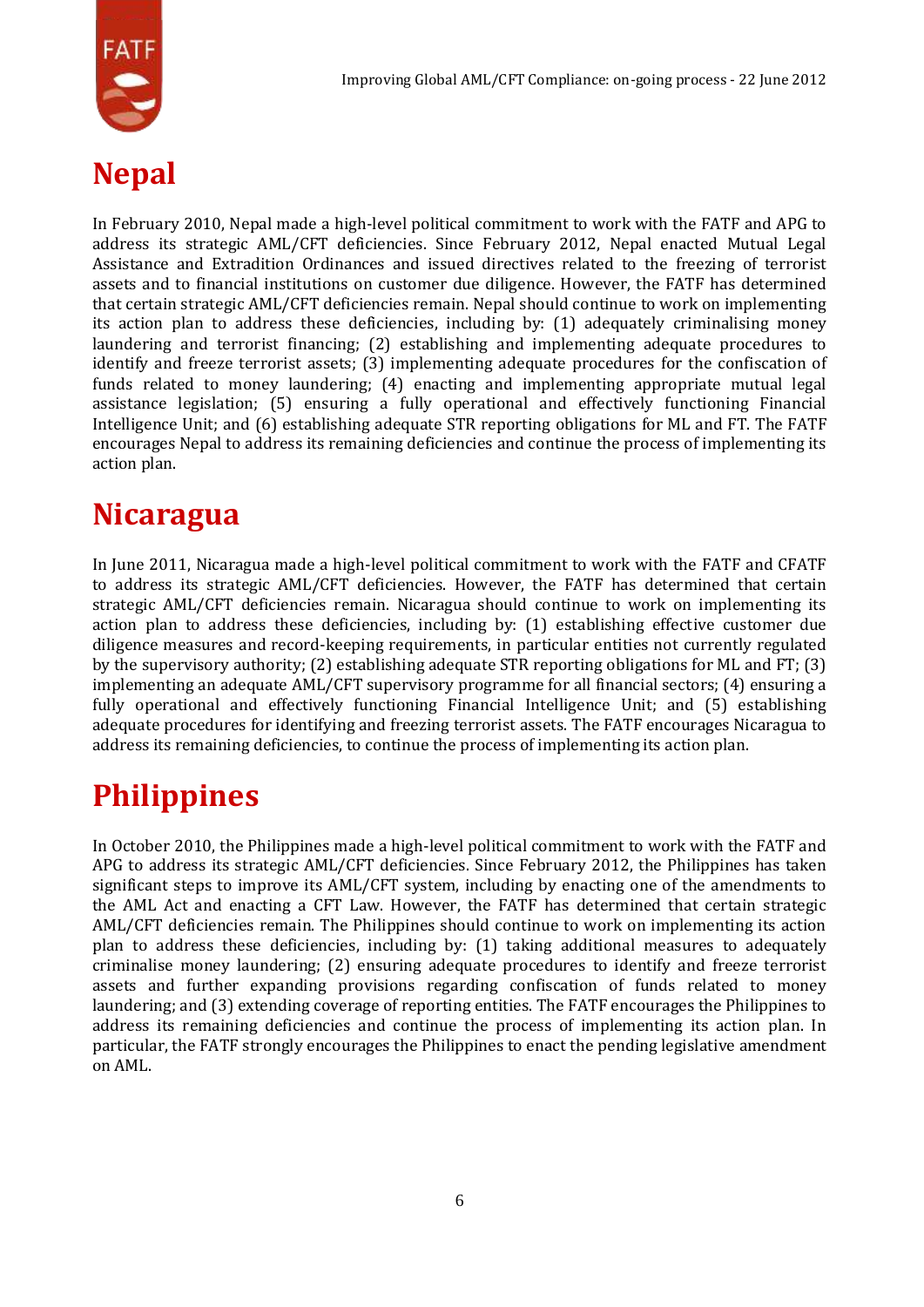

#### **Sudan**

In February 2010, Sudan made a high-level political commitment to work with the FATF and MENAFATF to address its strategic AML/CFT deficiencies. However, the FATF has determined that certain strategic AML/CFT deficiencies remain. Sudan should continue to work on implementing its action plan to address these deficiencies, including by: (1) implementing adequate procedures for identifying and freezing terrorist assets; (2) ensuring a fully operational and effectively functioning Financial Intelligence Unit; and (3) ensuring an effective supervisory programme for AML/CFT compliance. The FATF encourages Sudan to address its remaining deficiencies and continue the process of implementing its action plan.

## **Tajikistan**

In June 2011, Tajikistan made a high-level political commitment to work with the FATF and EAG to address its strategic AML/CFT deficiencies. Since February 2012, Tajikistan has taken steps towards improving its AML/CFT regime, including enhancing its financial intelligence unit and amending its Criminal Code to improve its criminalisation of money laundering and terrorist financing. However, the FATF has determined that certain strategic AML/CFT deficiencies remain. Tajikistan should continue to work on implementing its action plan to address these deficiencies, including by: (1) addressing remaining issues regarding criminalisation of money laundering and terrorist financing; (2) establishing and implementing adequate procedures for the confiscation of funds related to money laundering and identifying and freezing terrorist assets; (3) ensuring a fully operational, and effectively functioning Financial Intelligence Unit and improving suspicious transaction reporting requirements; and (4) improving and broadening customer due diligence measures. The FATF encourages Tajikistan to address its remaining deficiencies and continue the process of implementing its action plan.

## **Trinidad and Tobago**

In February 2010, Trinidad and Tobago made a high-level political commitment to work with the FATF and CFATF to address its strategic AML/CFT deficiencies. Since February 2012, Trinidad and Tobago demonstrated progress in improving its AML/CFT regime, including by appointing a permanent director for its financial intelligence unit and adopting procedures to identify and freeze terrorist assets. The FATF will conduct an on-site visit to confirm that the process of implementing the required reforms and actions is underway to address deficiencies previously identified by the FATF.

#### **Venezuela**

In October 2010, Venezuela made a high-level political commitment to work with the FATF and CFATF to address its strategic AML/CFT deficiencies. Since then, Venezuela has taken steps towards improving its AML/CFT regime, including by enacting AML/CFT legislation that criminalises terrorist financing and establishes suspicious transaction reporting (STR) obligations for money laundering and financing of terrorism, and issuing a new resolution aimed at addressing deficiencies in the terrorist asset freezing regime. However, the FATF has determined that a strategic deficiency remains. Venezuela should continue to work on implementing its action plan to address the